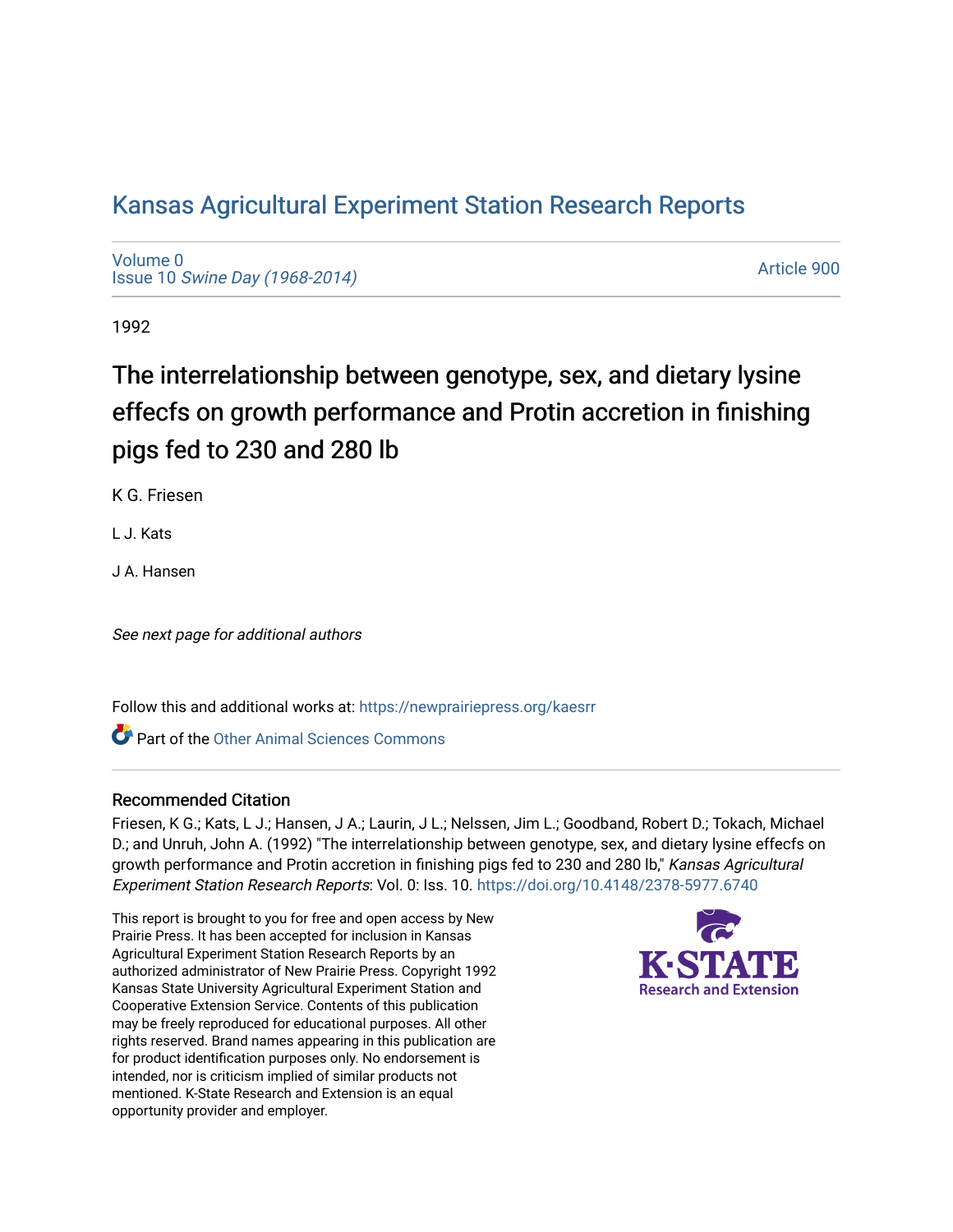# The interrelationship between genotype, sex, and dietary lysine effecfs on growth performance and Protin accretion in finishing pigs fed to 230 and 280 lb

# Abstract

One hundred and twenty pigs (initially 96 lb BW) were used to determine the interrelationship between genotype, sex, and dietary lysine effects on growth performance and carcass composition in a 2 x 2 x 2 factorial arrangement. Genetic comparisons were made between pigs characterized by either high or medium potential for lean tissue gain. Within genotype, barrows and gilts were separately fed either a .90 or a .70% lysine diet until the mean weight of pigs in each pen of three reached 230 lb. One pig per pen was then slaughtered to determine carcass characteristics and chemical composition. From 230 to 280 lb, dietary lysine was lowered to .75 or .55% for pigs fed .90 or .70%dietary lysine, respectively. When the pig mean weight met or exceeded 280 lb, both pigs were slaughtered to determine carcass characteristics and chemical composition. The right side of the carcass was then ground and chemically analyzed to determine protein and lipid accretion rates. No interactions were detected; therefore, main effect means will be discussed. At 230 lb, high lean-gain pigs had increased ADG and gain to feed ratio compared to medium lean-gain pigs. Barrows had increased ADG and ADFI, but exhibited a poorer feed to gain ratio than gilts. Pigs fed .90% lysine had improved ADG compared to pigs fed .70% lysine. High lean gain pigs had increased CP accretion and lipid accretion compared to medium lean-gain pigs. Similarly, gilts had increased CP accretion and decreased lipid accretion compared to barrows. Cumulative ADG (96 to 280 lb) was greater for high lean gain pigs, barrows, and pigs in the .90/.75% lysine regimen. Average daily feed intake was increased in barrows compared to gilts. Gilts had greater CP accretion than barrows. Crude protein accretion was greater in high lean gain pigs compared to medium lean-gain pigs, with high lean gain gilts having the greatest magnitude of response to increased dietary lysine. High leangain pigs exhibited greater growth performance and CP accretion compared to medium-lean pigs, with high lean-gain gilts offering the largest potential for maximized lean tissue accretion and improved lean efficiency.; Swine Day, Manhattan, KS, November 19, 1992

## Keywords

Swine day, 1992; Kansas Agricultural Experiment Station contribution; no. 93-142-S; Report of progress (Kansas State University. Agricultural Experiment Station and Cooperative Extension Service); 667; Swine; Pigs; Lysine; Sex; Carcass composition; Genotypes

## Creative Commons License



This work is licensed under a [Creative Commons Attribution 4.0 License](https://creativecommons.org/licenses/by/4.0/).

## Authors

K G. Friesen, L J. Kats, J A. Hansen, J L. Laurin, Jim L. Nelssen, Robert D. Goodband, Michael D. Tokach, and John A. Unruh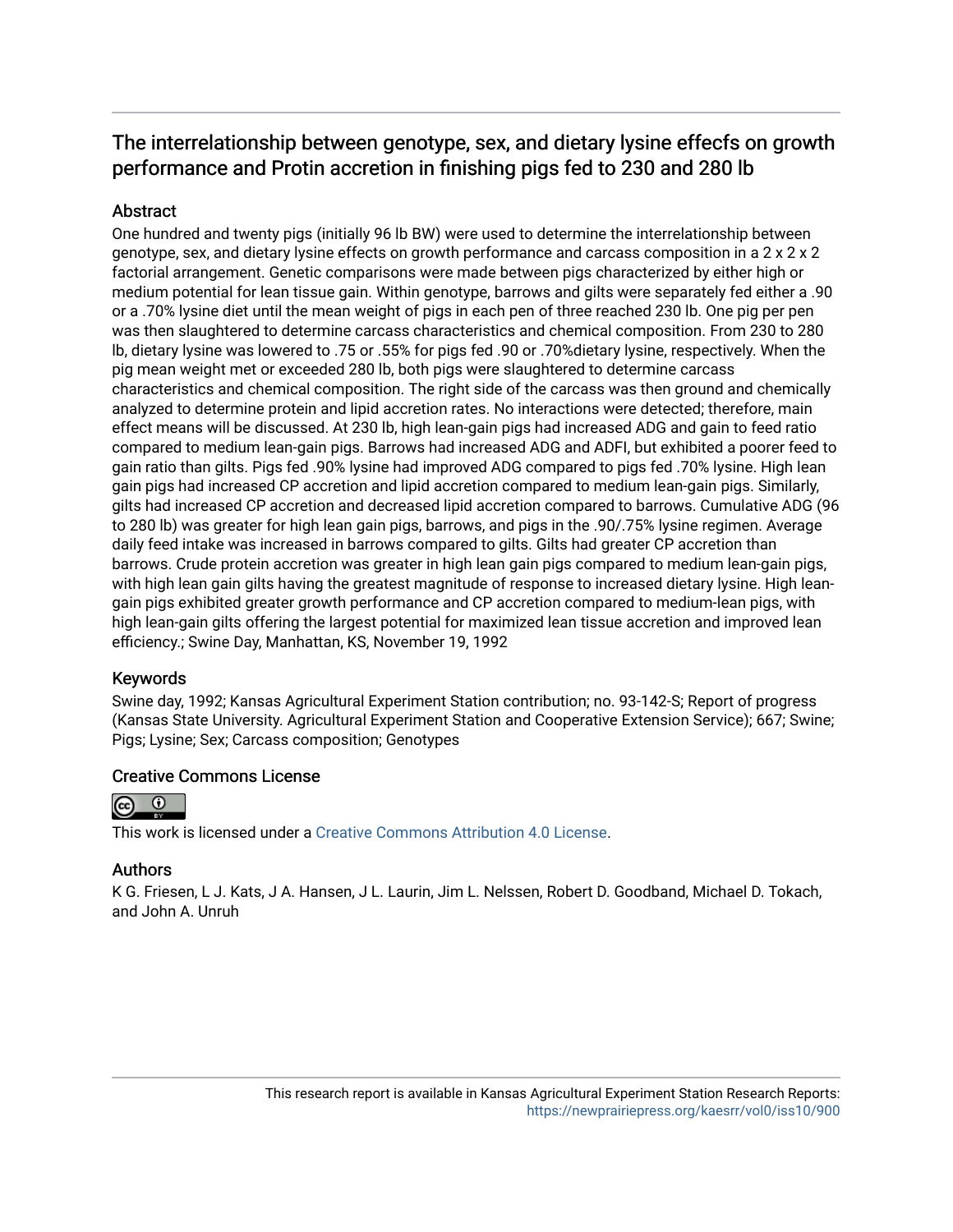#### THE INTERRELATIONSHIP BETWEEN GENOTYPE, SEX, AND DIETARY LYSINE EFFECTS ON GROWTH PERFORMANCE AND PROTIN ACCRETION IN FINISHING PIGS FED TO 230 AND 280 LB<sup>1</sup>



K. G. Friesen, J. L. Nelssen, J. A. Unruh, R. D. Goodband, M. D. Tokach, L. J. Kats, J. A. Hansen, and J. L. Laurin

#### **Summary**

One hundred and twenty pigs (initially 96 Ib BW) were used to determine the interrelationship between genotype, sex, and dietary lysine effects on growth performance and carcass composition in a 2  $\times$  2  $\times$  2 factorial Genetic comparisons were arrangement. made between pigs characterized by either high or medium potential for lean tissue gain. Within genotype, barrows and gilts were separately fed either a .90 or a .70% lysine diet until the mean weight of pigs in each pen of three reached 230 lb. One pig per pen was then slaughtered to determine carcass characteristics and chemical composition. From 230 to 280 lb, dietary lysine was lowered to .75 or .55% for pigs fed .90 or .70% dietary lysine, respectively. When the pig mean weight met or exceeded 280 lb, both pigs were slaughtered to determine carcass characteristics and chemical composition. The right side of the carcass was then ground and chemically analyzed to determine protein and lipid accretion rates. No interactions were detected; therefore, main effect means will be discussed. At 230 lb, high lean-gain pigs had increased ADG and gain to feed ratio compared to medium lean-gain Barrows had increased ADG and pigs. ADFI, but exhibited a poorer feed to gain ratio than gilts. Pigs fed .90% lysine had improved ADG compared to pigs fed. 70% lysine. High lean-gain pigs had increased CP accretion and lipid accretion compared to medium lean-gain pigs. Similarly, gilts had increased CP accretion and decreased lipid accretion compared to barrows. Cumulative ADG (96 to 280 lb) was greater for high lean gain pigs, barrows, and pigs in the .90/.75% lysine regimen. Average daily feed intake was increased in barrows compared to gilts. Gilts had greater CP accretion than barrows. Crude protein accretion was greater in high lean gain pigs compared to medium lean-gain pigs, with high lean gain gilts having the greatest magnitude of response to increased dietary lysine. High lean-gain pigs exhibited greater growth performance and CP accretion compared to medium-lean pigs, with high lean-gain gilts offering the largest potential for maximized lean tissue accretion and improved lean efficiency.

(Key Words: Pigs, Lysine, Sex, Carcass Composition, Genotypes)

#### **Introduction**

The production of lean pork has become a major priority to the swine industry over the past 5 yrs. Increased market premiums for lean carcasses and decreased profit margins for fat, less efficient hogs have driven the industry towards leaner, more efficient hogs. Production is targeted at raising hogs with increased lean gain and improved lean efficiency. Lean gain is the rate at which muscle tissue is deposited as a function of time, and lean efficiency is the amount (lb) of feed required to deposit 1 lb of muscle tissue. Although these measurements are

<sup>&</sup>lt;sup>1</sup>The authors wish to acknowledge Nutri-Quest and BioKyowa for partial financial and amino acid support for this project and Pig Improvement Co. Inc., Franklin, KY for partial financial support.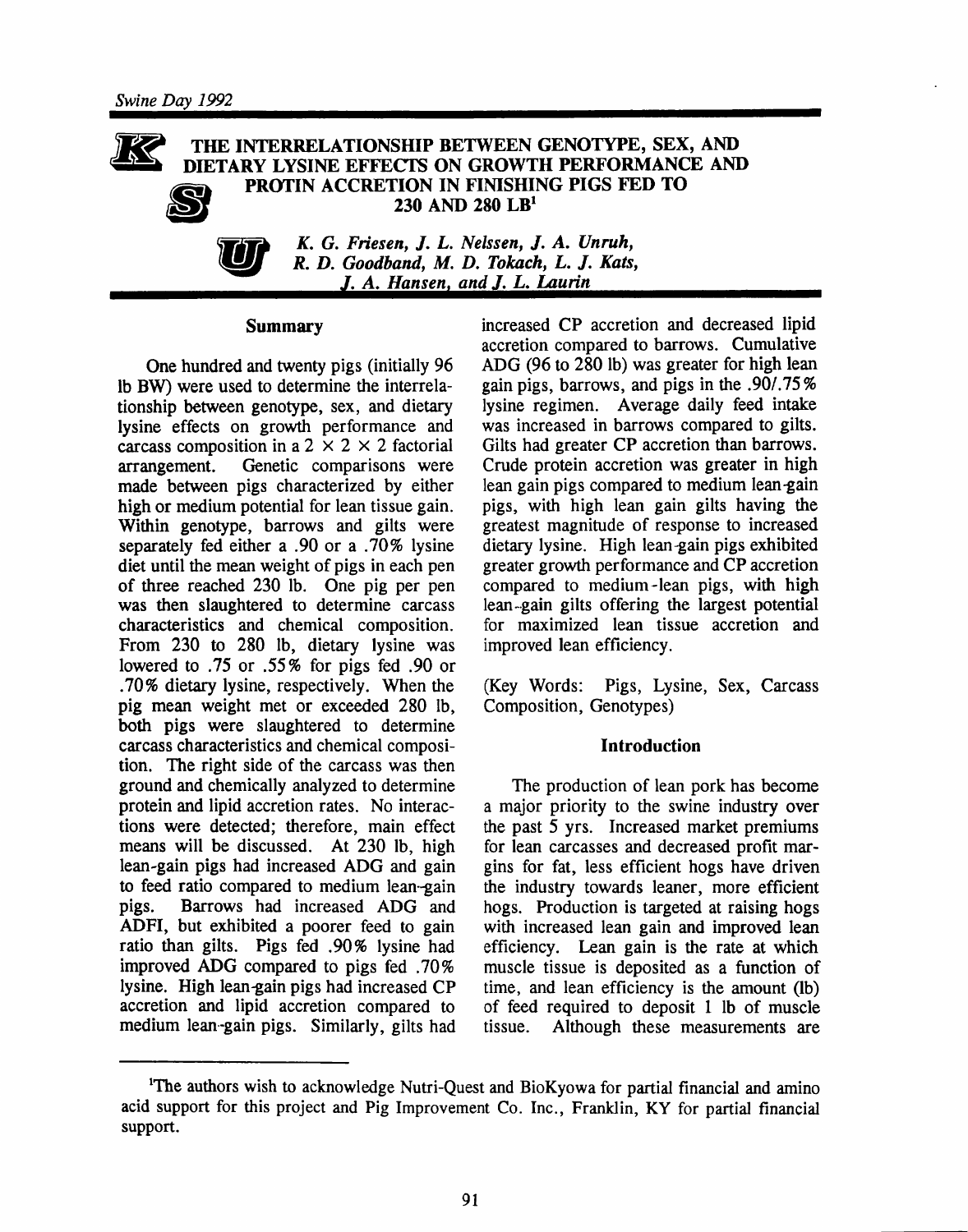similar to ADG and the F/G ratio, they allow a producer to access the rate and efficiency of lean tissue produced instead of total (muscle, fat, and bone) weight gain. Muscle tissue is the marketable product and should be the emphasis of production analysis in the quest for improved production efficiency. Research has suggested that lean gain can be influenced by genotype, gender, and dietary lysine. Selection for decreased backfat and improved feed efficiency has resulted in pigs with increased lean gain potential. Within genotype, barrows typically exhibit a 5 to  $6\%$ increase in ADG and ADFI but poorer feed efficiency compared to gilts. By selecting for increased lean gain and by using split-sex feeding methods, the potential exists for increased dietary lysine to optimize lean growth. Thus, the objective of this experiment was to determine the interrelationship between genotype, sex, and dietary lysine effects on growth performance and protein accretion in finishing pigs fed to 230 and 280 lb.

#### **Procedures**

**Animals.** One hundred and twenty pigs (initially 96 lb) were used in a 2  $\times$  2  $\times$  2 factorial arrangement. Genetic comparisons were made between pigs previously characterized as having either high or medium lean gain potential by the procedures developed at Purdue University. Briefly, initial composition was determined by the following equation:

Initial muscle =  $-3.5 + (.44 \times \text{initial wt}).$ 

Hot carcass weight and 10th rib fat and loin depths were recorded to determine final composition by use of simple linear regression. Lean deposition per day was determined by the difference between final and initial composition divided by the number of days between the initial and final composition determinations. For a pig to be classified as high lean-gain, the lean growth rate must equal or exceed .75 lb/day of lean tissue per day. Medium lean-gain pigs have a lean

deposition rate ranging from .50 to .75 lb/day. Within genotype, barrows and gilts were fed separately two dietary lysine regimens. Three pigs were housed per pen (15) ft  $\times$  4 ft pens with solid concrete flooring) in a open-fronted facility with five replicate pens per treatment. Drip coolers were activated when temperatures exceeded 80°F, cycling on for three out of every 15 min. Each pen contained a single hole self-feeder and a nipple waterer to accommodate ad libitum feed and water intake. Pig weights and feed disappearance were recorded at 14 d intervals to determine ADG, ADFI, and gain to feed ratio, until d 56 of the trial. From this point until the termination of the experiment, data were collected weekly. When the mean weight of pigs in a pen equalled or exceeded 230 lb, one pig from each pen was randomly selected and slaughtered for carcass analysis. The remaining two pigs were grown to a pen mean weight of 280 lb and then slaughtered for carcass analysis.

Diets. Two dietary regimes (Table 1) were used in this experiment based upon the dietary lysine estimates proposed by the University of Kentucky for high and medium lean-gain potential genotypes. Pigs were fed either a diet containing either.90 or .70% dietary lysine until a pen mean weight of 230 Ib was achieved. At this point, dietary lysine was decreased to .75 and .55%, respectively. Dietary isoleucine, methionine  $+$  cystine, threonine, and tryptophan were maintained relative to lysine (Table 1) according to the ratio proposed by NRC (1988) for 110 to 240 lb finishing pigs. All other nutrient requirements met or exceeded NRC recommendations for 110 to 240 lb finishing pigs.

#### **Results and Discussion**

Growth Performance. Average daily gain was higher  $(P < .01)$  for pigs from the high lean gain genotype compared to pigs from the medium lean gain genotype when fed to 230 lb (Table 2). Within genotype, ADG was greater  $(P < .05)$  in barrows com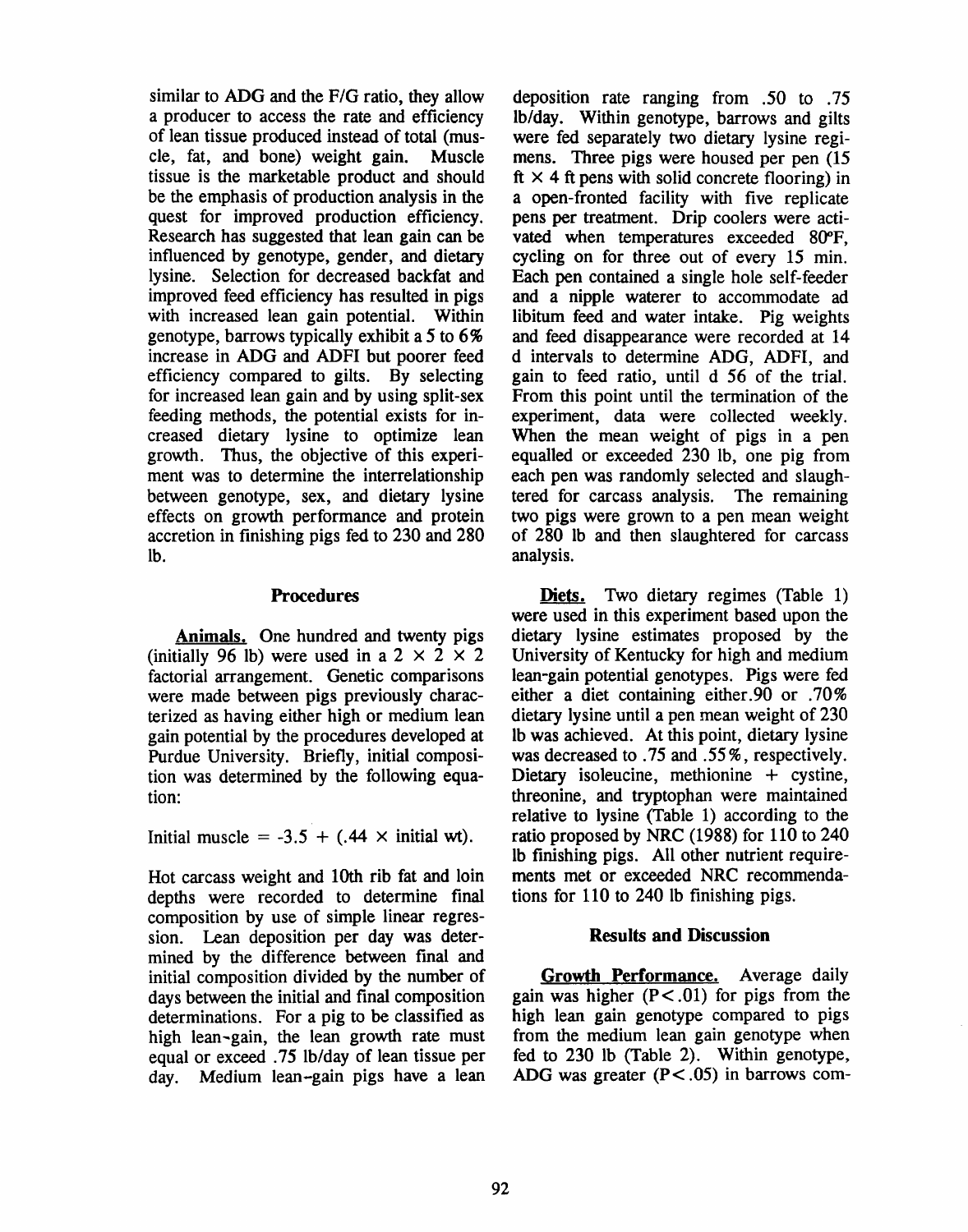pared to gilts, with increased dietary lysine  $(.90 \text{ vs } .70\%)$  improving  $(P<.01)$  ADG in both barrows and gilts. An interaction  $(P<.05)$  between genotype, sex, and dietary lysine existed during the period between 230 and 280 lb for ADG. Average daily gain was greatest in high lean-gain barrows fed a diet containing .75% dietary lysine with medium lean-gain gilts on the .55% dietary lysine diet having the poorest ADG (2.2 vs) 1.6 lb, respectively). Cumulative ADG was higher  $(P < .01)$  for high lean-gain pigs compared to medium lean-gain pigs. Within genotype, ADG was increased  $(P < .05)$  in barrows compared to gilts and when dietary lysine was increased  $(P < .05)$ . Genotype did not influence  $(P > .10)$  ADFI from 96 to 230 lb and from 230 to 280 lb, but ADFI was higher  $(P < .05)$  in high lean-gain pigs compared to medium lean-gain pigs for the entire growth period (96 to 230 lb). Average daily feed intake was greater  $(P < .05)$  for barrows from 96 to 230 lb and 230 to 280 lb compared to gilts. For the entire experiment, barrows consumed more  $(P < .01)$  feed than gilts regardless of genotype or dietary lysine. Gain to feed ratio (96 to 230 lb) was improved  $(P<.05)$  in the high lean-gain pigs compared to pigs from the medium lean-gain genotype. Lysine intake was higher  $(P < .01)$ for pigs fed increased dietary lysine and for barrows compared to gilts during all phases of the experiment.

**Accretion Rates.** A genotype by sex interaction  $(P < .05)$  was detected for moisture accretion in the 230 lb pigs. Moisture accretion increased at a greater magnitude in high lean gain barrows compared to high lean gain gilts than in medium lean-gain barrows compared to gilts. Moisture, CP, and lipid accretion rates (Table 3) were increased  $(P<.01)$  in high lean gain pigs  $(334.15 \text{ vs }$ 261.93 g/d, 118.17 vs 92.97 g/d and 272.26 vs  $221.37$  g/d, respectively) compared to medium lean gain pigs. Gilts had an increased  $(P < .01)$  CP accretion rate (114.26) vs 96.88 g/d, respectively) and a decreased  $(P<.01)$  lipid accretion rate  $(219.61 \text{ vs }$ 274.02  $g/d$ , respectively) compared to bar-

Feeding increased dietary lysine rows. increased  $(P<.01)$  CP accretion rate regardless of genotype and gender  $(114.39 \text{ vs } 96.75)$  $g/d$ , respectively).

accretion was influenced Moisture  $(P<.01)$  by genotype, sex, and dietary lysine in the 280 lb pigs. Moisture accretion was maximized in high lean-gain barrows fed increased dietary lysine compared to medium lean-gain gilts fed low dietary lysine. Crude protein accretion (Table 3) was greater  $(P<.01)$  in high lean-gain pigs compared to medium lean-gain pigs  $(106.30 \text{ vs } 89.65 \text{ g/d})$ , respectively) and in gilts compared to barrows  $(106.53 \text{ vs } 89.42 \text{ g/d}, \text{ respectively}).$ Conversely, lipid accretion was decreased  $(P<.05)$  in gilts compared to barrows  $(206.82 \text{ vs } 264.20 \text{ g/d}, \text{ respectively}).$  Ash accretion rate was not influenced by treatment.

The results from this experiment indicate the differences between genotypes for growth performance and lean tissue accretion rate. The increased ADG in high lean-gain pigs corresponded to increased CP accretion compared to medium lean-gain pigs. Conversely, medium lean-gain pigs had a poorer ADG and CP accretion rate than the high lean-gain pigs even though feed intake was similar between the two genotypes. This can potentially be explained by poor feed efficiency from 96 to 230 lb and by an overconsumption of lysine/d (Table 3). Fat accretion was greater in high lean-gain pigs. which can potentially be explained by the increased ADG compared to medium lean gain pigs. Within genotype, barrows had increased ADG and ADFI with poorer feed efficiency compared to gilts. This response is typical of the differences detected between gilts and barrows. Both barrows and gilts in either genotype responded to increased dietary lysine. This response can be explained by the high ADFI recorded in all pigs, resulting in an increased lysine intake. High lean gain gilts had the greatest magnitude of response to increased dietary lysine, suggesting that the high lean-gain gilt may have a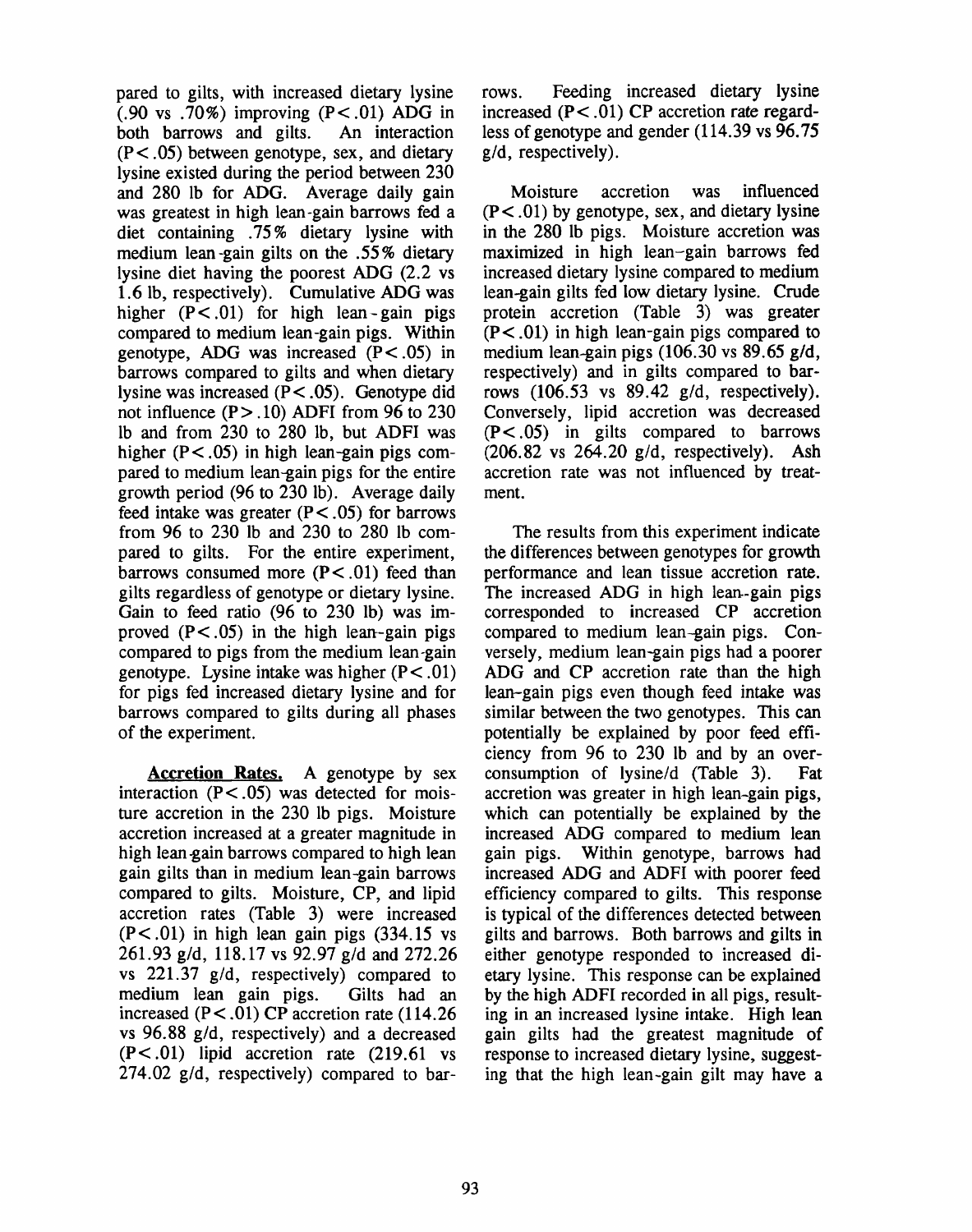greater dietary lysine requirement compared to high lean-gain barrows and medium lean gain barrows and gilts. Further research is required to determine lysine needs to optimize growth performance and protein

accretion. However, this research emphasizes the need to select a genotype with a high rate and efficiency of lean gain in modern swine production.

| Item, %               | .90    | .70    | .75    |        |
|-----------------------|--------|--------|--------|--------|
| Corn                  | 76.92  | 83.73  | 82.02  | 88.84  |
| Soybean meal (48% CP) | 20.79  | 13.83  | 15.57  | 8.62   |
| Monocalcium phosphate | 1.09   | 1.23   | 1.19   | 1.33   |
| Limestone             | .73    | .74    | .74    | .74    |
| <b>Salt</b>           | .15    | .15    | .15    | .15    |
| Vitamin premix        | .15    | .15    | .15    | .15    |
| Trace mineral premix  | .10    | .10    | .10    | .10    |
| Lysine-HCl            | .07    | .07    | .07    | .07    |
| Total                 | 100.00 | 100.00 | 100.00 | 100.00 |
| Chemical Analysis, %  |        |        |        |        |
| Isoleucine            | .76    | .60    | .59    | .49    |
| Lysine                | .97    | .73    | .73    | .59    |
| Methionine            | .26    | .25    | .24    | .22    |
| <b>Threonine</b>      | .63    | .52    | .50    | .44    |
| Tryptophan            | .20    | .15    | .18    | .14    |

#### Table 1. Diet Composition<sup>\*</sup>

"Pigs (3 pigs/pen) were fed diets containing either .90% or .70% dietary lysine until a pen mean weight equaled 230 lb. At this point one pig was slaughtered and the remaining two were fed either a .75% or .55% dietary lysine.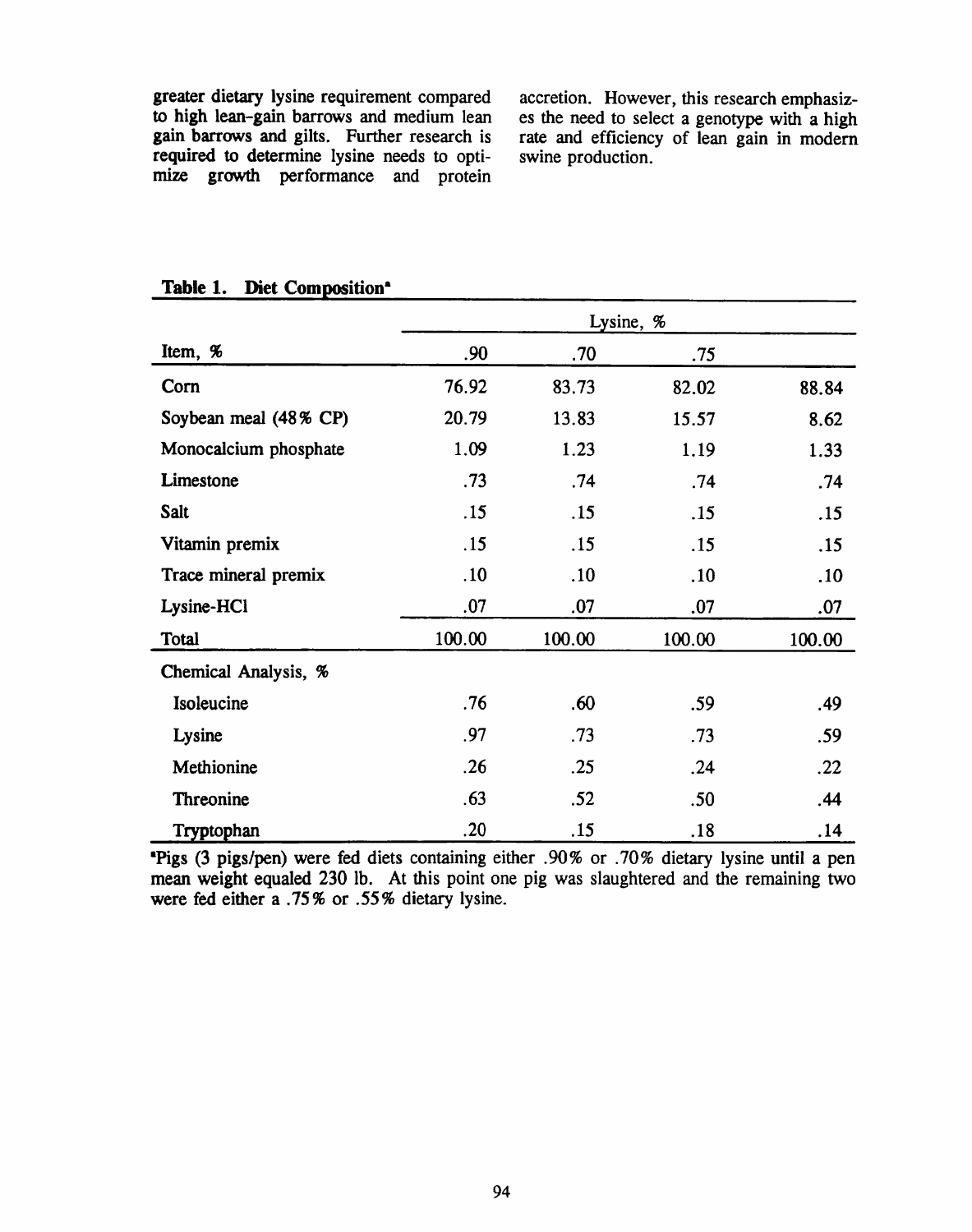|                             | High-lean genotype   |       |              |       |                |       |              |       |           |  |
|-----------------------------|----------------------|-------|--------------|-------|----------------|-------|--------------|-------|-----------|--|
|                             | <b>Barrows</b>       |       | <b>Gilts</b> |       | <b>Barrows</b> |       | <b>Gilts</b> |       |           |  |
| Item                        | $.90\%$ <sup>b</sup> | .70%  | .90%         | .70%  | .90%           | .70%  | .90%         | .70%  | <b>CV</b> |  |
| ADG, lb                     |                      |       |              |       |                |       |              |       |           |  |
| 96-230 lbcfg                | 2.17                 | 2.05  | 2.00         | 1.91  | 2.01           | 1.80  | 1.89         | 1.65  | 9.29      |  |
| $230 - 280$ lb <sup>i</sup> | 2.21                 | 1.83  | 1.99         | 2.14  | 2.06           | 2.10  | 2.04         | 1.57  | 16.86     |  |
| $96 - 280$ lbcfh            | 2.17                 | 2.01  | 1.99         | 1.94  | 2.02           | 1.84  | 1.90         | 1.74  | 8.14      |  |
| ADFI, lb                    |                      |       |              |       |                |       |              |       |           |  |
| 96-230 lbf                  | 6.85                 | 6.62  | 6.12         | 6.33  | 6.68           | 6.11  | 6.36         | 5.60  | 8.65      |  |
| 230-280 lbf                 | 9.83                 | 8.58  | 8.30         | 8.40  | 9.33           | 9.30  | 8.59         | 8.09  | 12.04     |  |
| 96-280 lb <sup>de</sup>     | 7.50                 | 6.97  | 6.58         | 6.68  | 7.19           | 6.53  | 6.40         | 6.20  | 6.88      |  |
| F/G                         |                      |       |              |       |                |       |              |       |           |  |
| $96-230$ lb <sup>d</sup>    | 3.16                 | 3.23  | 3.06         | 3.31  | 3.32           | 3.39  | 3.37         | 3.39  | 8.47      |  |
| 230-280 lb                  | 4.45                 | 4.69  | 4.17         | 3.93  | 4.53           | 4.43  | 4.21         | 5.15  | 15.22     |  |
| 96-280 lb                   | 3.46                 | 3.47  | 3.31         | 3.44  | 3.56           | 3.55  | 3.37         | 3.56  | 6.62      |  |
| Lysine intake,              |                      |       |              |       |                |       |              |       |           |  |
| 96-230 lbes                 | 27.97                | 21.01 | 24.97        | 20.09 | 27.27          | 19.68 | 25.96        | 17.78 | 8.71      |  |
| 230-280 lb <sup>cg</sup>    | 33.43                | 21.41 | 28.24        | 20.95 | 31.74          | 23.19 | 29.23        | 20.19 | 11.47     |  |
| 96-280 lb <sup>eg</sup>     | 31.17                | 21.22 | 26.88        | 20.58 | 29.83          | 20.90 | 27.10        | 19.47 | 8.33      |  |

Table 2. The Effect of Genotype, Sex, and Dietary Lysine on Growth Performance in Pigs Fed to 230 and 280 lb<sup>\*</sup>

A total of 120 pigs, 3 pigs/pen from 96-230 lb and 2 pigs/pen from 230-280 lb, 5 pens/treatment.

<sup>b</sup>A .90% or .70% dietary lysine was fed until a pen average of 230 lb was achieved. At this point one pig/pen was removed for slaughter with the remaining 2 pigs receiving .75% or .55% dietary lysine.

<sup>c,d</sup>Genotype effect (P<.01) and (P<.05), respectively.<br>
<sup>c,d</sup>Genotype effect (P<.01) and (P<.05), respectively.<br>
<sup>e,f</sup>Sex effect (P<.01) and (P<.05), respectively.

<sup>i</sup>Genotype  $\times$  sex  $\times$  lysine interaction (P < .05).